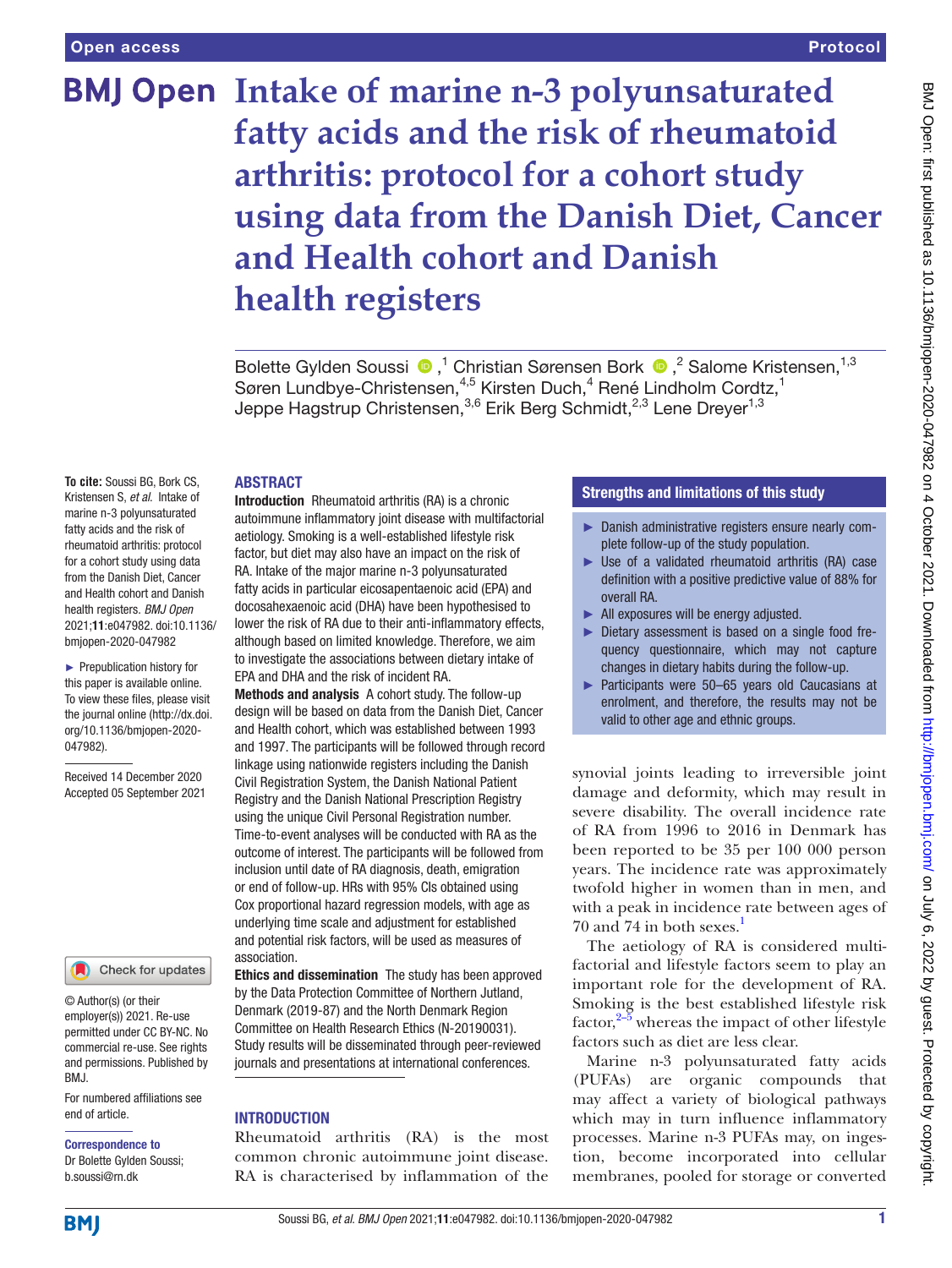into lipid signalling molecules. The marine n-3 PUFAs, eicosapentaenoic acid (EPA) and docosahexaenoic acid (DHA), are mainly derived from seafood, especially fatty fish.<sup>[6](#page-4-2)</sup> PUFA seems to play an important role in the immune system. While the more common n-6 PUFAs mainly derived from vegetable oils and meat have proinflammatory actions, the marine n-3 PUFAs, EPA and DHA, has been ascribed anti-inflammatory properties by inhibiting a number of aspects of inflammation including production of cytokines and eicosanoids, leucocyte chemotaxis, adhesion molecule expression and leucocyte-endothelial adhesive interactions.<sup>78</sup> Further, EPA and DHA promote production of inflammation resolving mediators in form of resolvins, protectins and maresins.<sup>[8](#page-5-0)</sup> Previous studies have supported that marine n-3 PUFAs may lower the risk of several inflammatory diseases including cardiovascular disease, inflammatory bowel disease and cancer.<sup>910</sup> However, limited data exist regarding the role of fish and marine n-3 PUFAs in relation to development of RA and findings have been conflicting. Thus, a previous cohort study, with a limited number of patients with RA, reported that intake of fatty fish was associated with a statistically non-significant lower risk of RA, whereas intake of medium fatty fish was associated with a significantly higher risk of RA compared with participants with a lower intake. $\frac{11}{11}$  A previous cohort study based on the Swedish Mammography Cohort reported that a intake of marine n-3 PUFAs (EPA, DHA and docosapentaenoic acid) of more than 0.21 g per day was associated with a markedly lower risk of RA compared with a lower intake.<sup>[12](#page-5-3)</sup> In contrast, a recent cohort study conducted among US women found no clear association between total marine n-3 PUFAs from diet and supplements and the risk of RA.<sup>[13](#page-5-4)</sup> Therefore, whether marine n-3 PUFAs may lower the risk of developing RA remains unclear.

The aim of this study is to assess the associations between dietary intake of EPA and DHA and the risk of incident RA. We hypothesise that intake of marine n-3 PUFAs, respectively, EPA and DHA is inversely associated with the rate of incident RA.

## METHODS AND ANALYSES Study design

We will conduct a cohort study using data from the Danish Diet, Cancer and Health (DCH) cohort and Danish health registers.

## Data sources

We will follow the participants enrolled into the DCH cohort through nationwide Danish health registers including the Danish National Patient Registry (DNPR), the Danish National Prescription Registry (NPR) and the Civil Registration System (CRS). Use of the unique 10-digit personal identifier assigned to all Danish residents at birth or immigration, allows for accurate registerlinkage on an individual-based level.

## Diet, cancer and health

The DCH cohort was established from December 1993 to May 1997 and includes participants from the area of greater Copenhagen and Aarhus in Denmark who did not have a previous cancer diagnosis registered in the Danish Cancer Registry prior to enrolment. In total, 57 053 subjects between 50 and 65 years of age were included in the study (27 179 men and 29 874 women). At baseline, participants completed a detailed questionnaire on health status, social factors, lifestyle, and a validated 192- item semiquantitative food frequency questionnaire.<sup>[14 15](#page-5-5)</sup> The food frequency questionnaire covered a total of 24 questions regarding intake of fish. The food frequency questionnaire has previously been validated against two times 7-day weighted diet records and found useful for categorising according to intake of total energy and PUFA intake.[15](#page-5-6) The questionnaires were checked for reading errors and missing information at baseline by a technician. Furthermore, anthropometric measurements were collected at baseline. A detailed description of the DCH cohort has been published previously.<sup>1</sup>

## Danish National Patient Registry

The DNPR holds data on all admissions to somatic hospitals in Denmark since 1977 and all outpatient attendances since 1995. The data include dates of hospital admissions, ward types, discharge diagnoses, dates of all attendances at outpatient clinics and diagnoses recorded at each attendance.[17 18](#page-5-8) Diseases are classified according to the International Classification of Disease (ICD). The ICD eighth edition was used until January 1994, and thereafter the ICD 10th edition was implemented.

## Danish National Prescription Registry

The NPR provides data about all prescription drugs dispensed at Danish community pharmacies since  $1994$  $1994$ ,<sup>1</sup> however, the register does not include information on drugs dispensed by hospital pharmacies directly to inpatients or outpatients.

## Civil Registration System

The CRS is continuously updated and ensures complete follow-up regarding vital and migration status of all Danish citizens.<sup>[20](#page-5-10)</sup>

## Study population

The study population consists of all participants enrolled into the DCH cohort with complete records of data on exposures and covariates and without a diagnosis of RA recorded in the DNPR prior to their enrolment into the cohort. Also, participants with a previous diagnosis of cancer before enrolment will be excluded as well.

## Exposures and outcome of interest

Intake of EPA and DHA will be calculated based on the food frequency questionnaire collected at baseline. By multiplying the frequencies of intake by the portion size, the individual average intake in grams per day of all foods and nutrients will be calculated using the software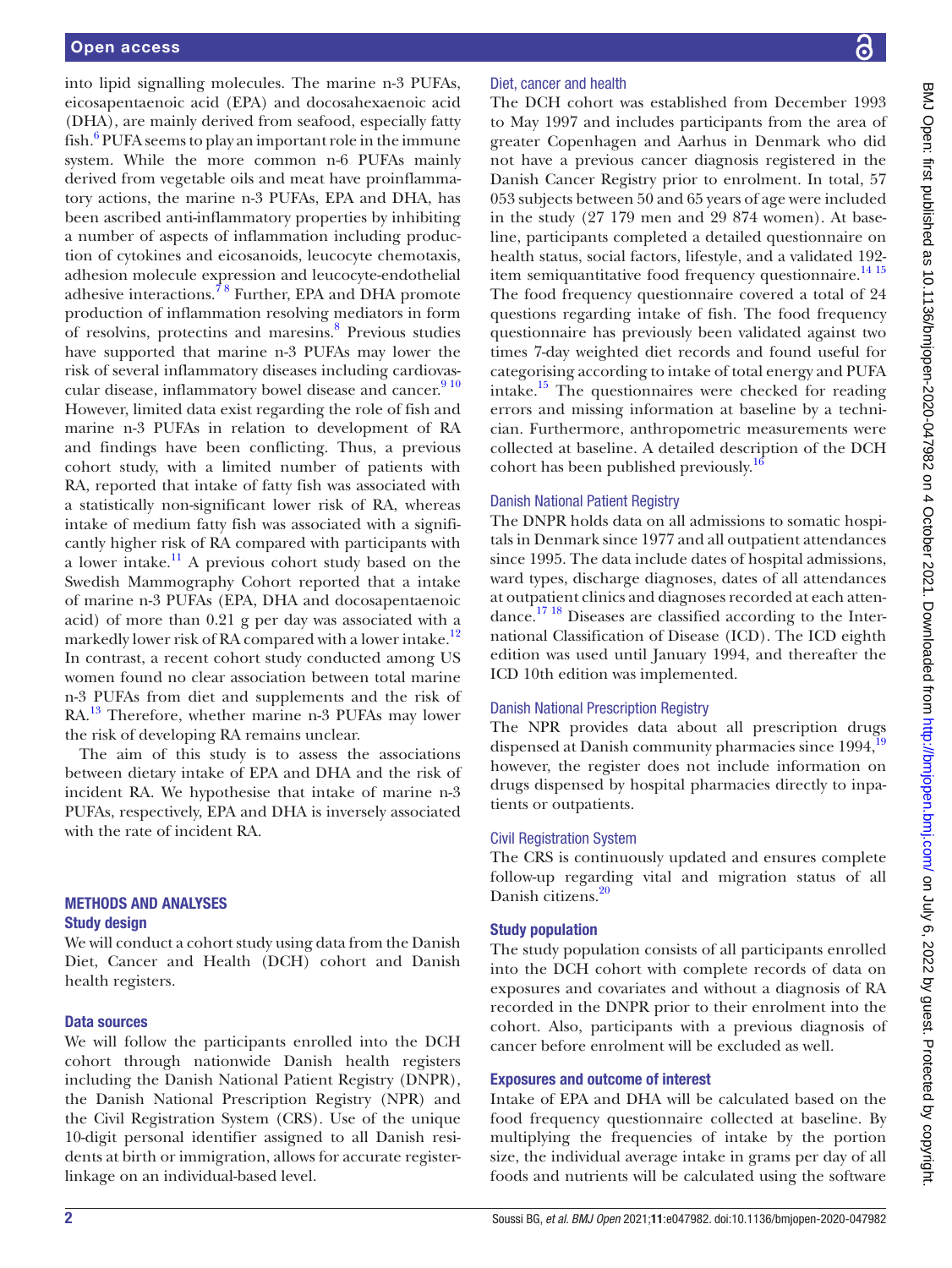<span id="page-2-0"></span>

|                                     | <b>Table 1</b> ATC codes for conventional synthetic DMARD |  |  |
|-------------------------------------|-----------------------------------------------------------|--|--|
| <b>Conventional synthetic DMARD</b> | <b>ATC</b> code                                           |  |  |
| Methotrexate                        | L04AX03/L01BA01                                           |  |  |
| Sulfasalazine                       | A07EC01                                                   |  |  |
| Hydroxychloroquine                  | P01BA02                                                   |  |  |
| Leflunomide                         | L04AA13                                                   |  |  |
| Azathioprine                        | L04AX01                                                   |  |  |

ATC, anatomical therapeutic chemical; DMARD, disease-modifying antirheumatic drug.

FoodCalc V.1.3 based on Danish Food composition tables used in Denmark during enrolment of the DCH participants[.15 21](#page-5-6) Exposures of interest include the energyadjusted intake of EPA and DHA.

The outcome of interest for this study is incident RA, defined as the first occurrence of an ICD-10 code of M05- 06, though not including M06.1, registered in the DNPR and a subsequent redeemed prescription of a conventional synthetic disease-modifying antirheumatic drug (csDMARD). Redeemed prescriptions of csDMARD are identified in the NPR by Anatomical Therapeutic Chemical (ATC) codes [\(table](#page-2-0) 1). A previous validation study by Linauskas *et al* reported in the same cohort a positive predictive value of 88% for overall RA based on this case definition.<sup>22</sup>

Established risk factors for RA were identified by review of the existing literature prior to data analysis. We identified the following covariates that needed to be adjusted for: age (years),  $\frac{1}{1}$  sex (women, men),  $\frac{1}{23-25}$  smoking (smoking) status (never, former or current smoker) and pack years of smoking (years)), $3-5$  level of education (basic school, higher education 1–2 year, higher education 3–4 year or higher education  $>4$  years),<sup>[3](#page-4-4)</sup> alcohol (alcohol consumption (grams per day) and alcohol abstinence (yes, no)), $\frac{3}{2}$ waist circumference (cm),<sup>27</sup> body fat percentage  $(\%)$ ,<sup>27</sup> and physical activity (hours per week) $^{28}$ ; and further for women: early menopause (yes, no), $^{29}$  breast-feeding (months),<sup>29</sup> hormone replacement therapy (<7,  $\geq$ 7 years of use),<sup>29</sup> oral contraception (<7,  $\geq$ 7 years of use),<sup>29</sup> and parity (number of pregnancies). $^{29}$  Data on genetic disposition are not available and therefore not adjusted for.

## Statistical analysis plan

Demographic and descriptive data will be presented as proportions (%) for categorical variables and median values for continuous variables with 95% central ranges (2.5th; 97.5th percentile).

The participants will be followed from date of entry into the DCH cohort until date of RA diagnosis, death, emigration or end of follow-up (end of year 2018), whichever comes first.

We will perform time-to-event analyses with RA as the event of interest. HRs with 95% CIs obtained from Cox proportional hazard regression models will be used as measures of association between dietary intake of EPA

and DHA and rate of incident RA. The time-to-event analyses will be conducted by allowing for different baseline hazards among men and women with attained age as the underlying timescale, with adjustment for baseline age to ensure that baseline covariates have same age.

All exposure variables will be examined in continuous analyses using restricted cubic splines and in categorical analyses in quintiles. Radar plots will be constructed to support the interpretation of our results and to visualise potential confounding from the underlying dietary pattern.

A two-tailed p<0.05 will be considered statistically significant.

Intake of EPA and DHA will be energy adjusted using the residual method assuming that intake of our exposures of interest are of most biological relevance relative to total energy intake. Residuals will be estimated separately among men and women based on linear regression between total energy intake and reported intakes of EPA and DHA. All estimated residuals will be added to the mean intake among men and women within the cohort. By definition, residual energy-adjusted intakes of EPA and DHA are independent of the total energy.

Based on the identified risk factors, three models were created ([table](#page-3-0) 2). Model 1 contains adjustment for demographic risk factors. Model 2 (primary model for interpretation) contains the same covariates as model 1 combined with lifestyle risk factors. Differences in point estimates observed in analyses including adjustment for the covariates included in model 2 compared with model 1 may reflect the importance of confounding. In supplemented analyses, we will conduct sex-specific analyses. In analyses of the associations between EPA and DHA and the rate of RA in women additional adjustment for potential hormonal risk factors (model 3) will be undertaken to investigate residual confounding.

If we have few cases of RA it may be necessary to lower the number of risk factors that we adjust for.

In addition, secondary and sensitivity analyses will be conducted. In supplemental analyses, we will investigate our exposure of interest and the risk of seropositive and seronegative RA. Also, we will terminate the follow-up earlier to explore the influence of follow-up time on our associations of interest. Relevant sensitivity analyses include adjustment for risk factors using other available variables than the ones used in the primary analysis, for example, adjustment for body mass index (BMI) instead of body fat percentage. Also, we will adjust for duration (years) since smoking cessation in former smokers. Model 2 contains adjustment for education and we will add a variable for household income. In sensitivity analyses, we will examine whether the spline curves are robust when the number and location of the knots are modified. Further, our main analysis will be conducted with a less strict and a more restrict outcome definition, respectively.

The proportional hazards assumption will be evaluated by plotting the scaled Schoenfeld residuals against age.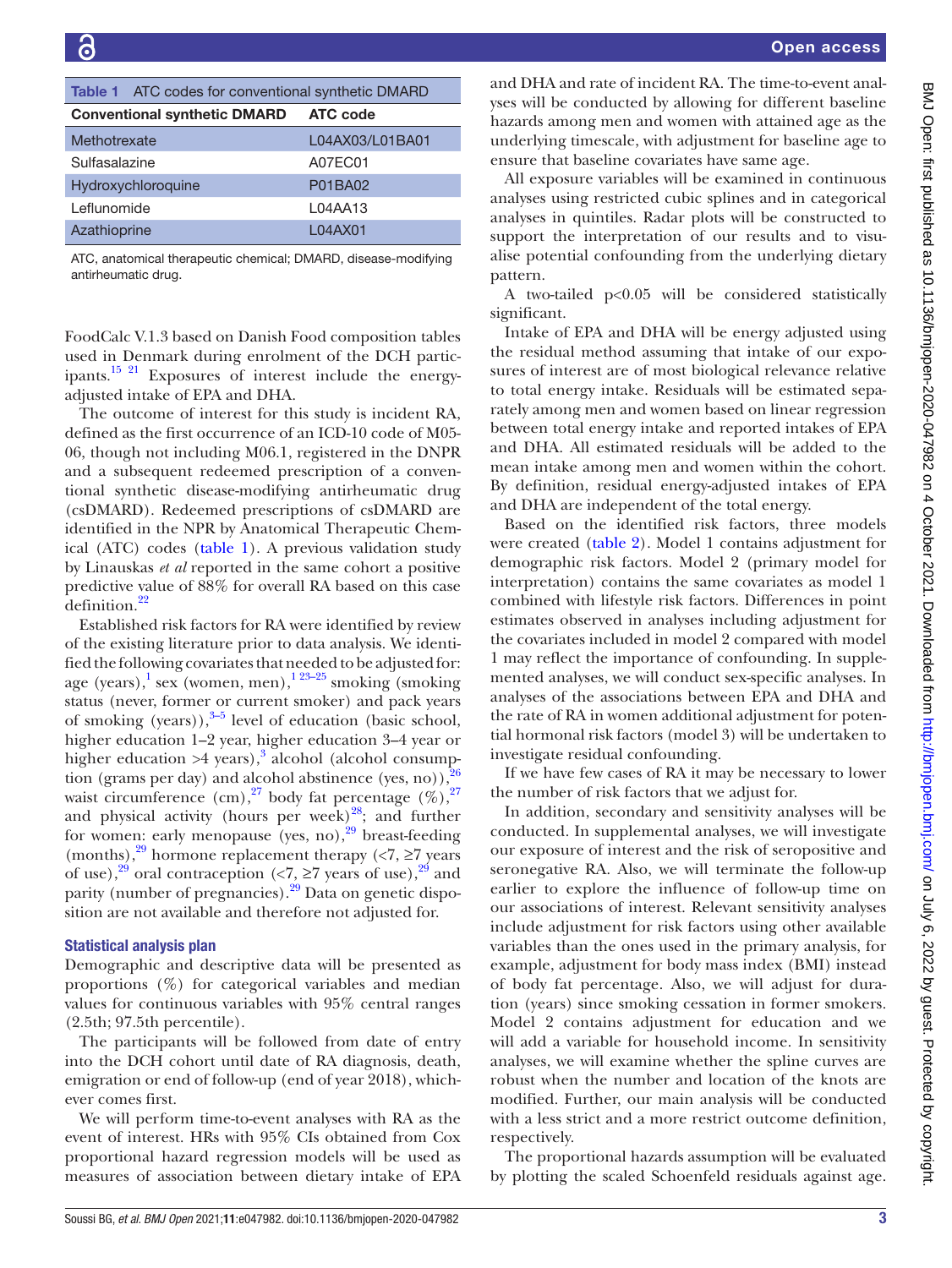<span id="page-3-0"></span>

| <b>Table 2</b> Overview of models including adjustment for risk factors in each model |                |                     |                             |  |
|---------------------------------------------------------------------------------------|----------------|---------------------|-----------------------------|--|
| <b>Covariates</b>                                                                     | <b>Model 1</b> | Model 2*            | Model 3 <sup>+</sup>        |  |
| Demographic                                                                           | Age            | Age                 | Age                         |  |
|                                                                                       | <b>Sex</b>     | <b>Sex</b>          | <b>Sex</b>                  |  |
| Lifestyle                                                                             |                | Smoking             | Smoking                     |  |
|                                                                                       |                | Education           | Education                   |  |
|                                                                                       |                | Alcohol             | Alcohol                     |  |
|                                                                                       |                | Waist circumference | Waist circumference         |  |
|                                                                                       |                | Body fat percentage | Body fat percentage         |  |
|                                                                                       |                | Physical activity   | Physical activity           |  |
| Hormonal                                                                              |                |                     | Early menopause             |  |
|                                                                                       |                |                     | <b>Breast feeding</b>       |  |
|                                                                                       |                |                     | Hormone replacement therapy |  |
|                                                                                       |                |                     | Oral contraception          |  |
|                                                                                       |                |                     | Parity                      |  |

\*Model 2 will be considered the main analysis.

†Model 3 will be performed as a sex-specific supplemented analyses in women only.

The independent censoring assumption will be evaluated by adjustment for recruitment time.

## Patient and public involvement

A patient research partner has been included in the development of the protocol and had the opportunity to submit comments to the protocol.

## **DISCUSSION**

This study will explore the association between intake of the major marine n-3 PUFA, EPA and DHA, and the risk of incident RA. We will study a large number of cases, identified within a well-defined cohort (DCH) with nearly complete follow-up. Baseline age in the cohort was between 50 and 65 years and the sex and age distribution displays a slightly higher participation among women than among men.<sup>16</sup>

For each of the covariates selected for the models the following arguments apply. Age was an important risk factor for RA. RA can occur in patients of any age, but the peak onset was between the ages of 70 and 74 in both sexes.<sup>[1](#page-4-0)</sup> Sex was a known risk factor for RA, with an approximately twofold higher incidence in women compared with men.<sup>1 23–25</sup> Current and previous smoking were associated with a higher risk of RA in both sexes, with both duration and intensity of importance. $3<sup>4</sup>$  Thus, Liu *et al* conducted a cohort study among US women and showed that increased duration of smoking cessation was associated with a lower risk of overall RA in women, nevertheless, a higher risk of overall RA was still detectable after 30 years of smoking cessation compared with never smokers.<sup>[5](#page-4-5)</sup> With increasing levels of education the risk of RA decreased, which applied for both sexes.<sup>[3](#page-4-4)</sup> Low to moderate alcohol consumption, but not high alcohol consumption, was associated with a lower rate of incident

RA compared with no alcohol consumption.<sup>26</sup> A higher body fat percentage, waist circumference and BMI were associated with higher risk of overall and other RA in women, whereas no clear association was found in men.<sup>[27](#page-5-13)</sup> For anthropometry measurements we selected the variables waist circumference and body fat percentage as a measurement of fat distribution. Leisure-time activity was associated with lower risk of incident RA in women. The lower risk of RA seemed to be dose-response related, as the findings were more pronounced in women who bicycled or walked more than 20 min per day and exercised more than 1 hour per week compared with those who did not.<sup>28</sup> Because the highest incidence of RA occur in women after menopause several hormonal risk factors has been suggested. Early menopause is considered associated with higher risk of  $RA<sup>29</sup>$  In contrast, breast feeding, use of hormone replacement therapy and oral contraception over 7 years has been mentioned as protective factors for RA[.29](#page-5-15) The association between parity and risk of RA is less clear, and parity has been suggested both to be a risk and a protective factor.<sup>[29](#page-5-15)</sup>

This study will not likely be prone to systematic problems with misclassification on exposure level and selection bias, since all exposure variables and covariates were collected before and independently of the outcome of interest. However, it has previously been shown that the case definition of RA affects the estimates of its incidence and prevalence.<sup>[1 24](#page-4-0)</sup> Therefore, a strength of this study is that cases will be identified using a validated case definition of RA that rely on linkage between Danish health registers. Furthermore, we will conduct sensitivity analyses based on a less and more restrictive case definition of RA, respectively.

Measurements of both our exposure (EPA and DHA) and outcome (incident RA) variables are believed to be of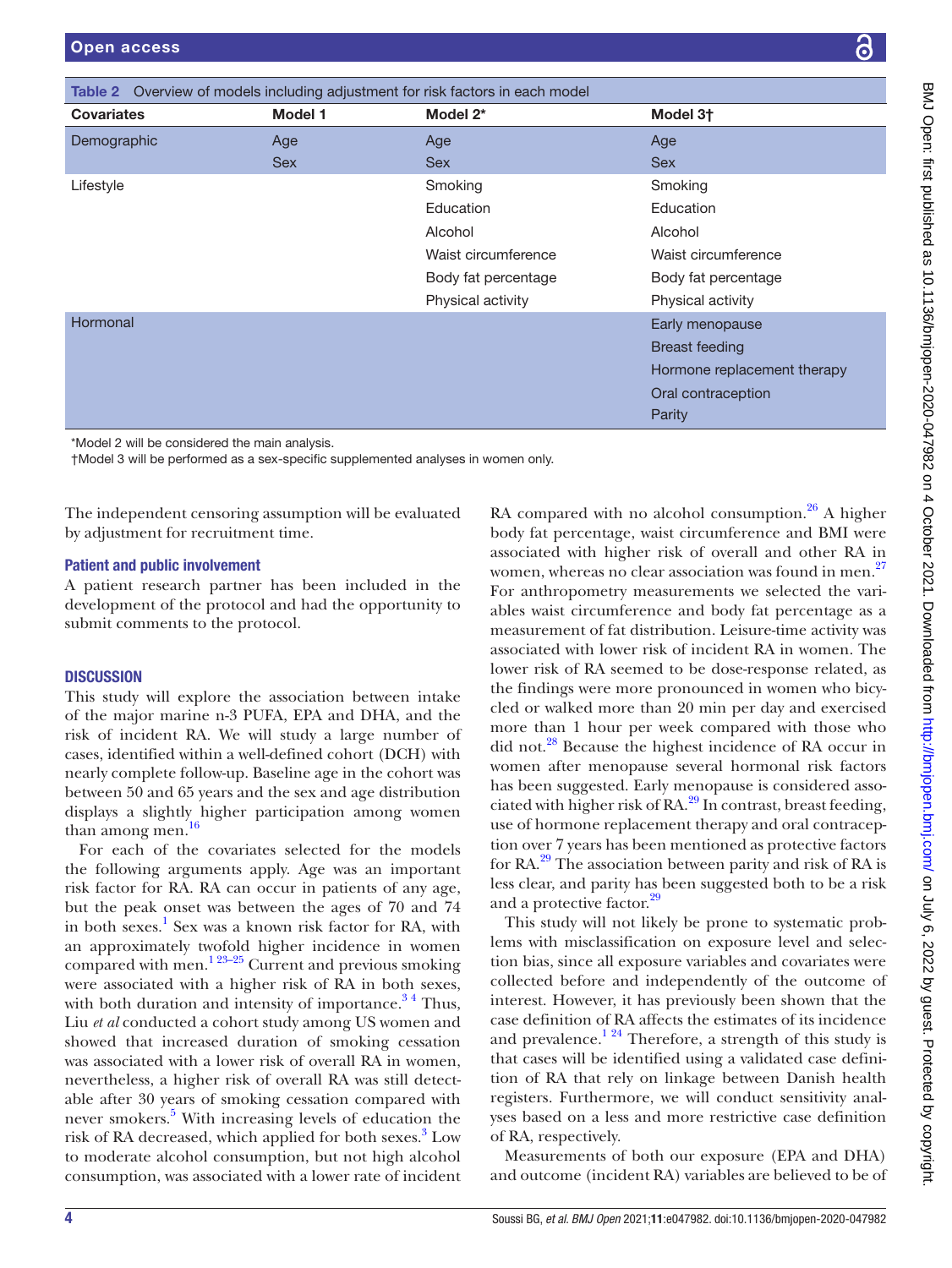high quality,  $15 \frac{22}{2}$  and the intake of n-3 PUFA in the DCH cohort were higher than in other western populationbased studies. However, the information on dietary intake of EPA and DHA will be based on a single food frequency questionnaire and repeated dietary measurements would have been preferable in order to capture changes in dietary habits over time and to reduce random measurement errors. We believe the intake of EPA and DHA are of most biological relevance relative to the total energy intake, and therefore, we will use the residual method to energy-adjust all exposures. Adjustment for total energy is obtained by this method. By applying an analytical method as energy adjustment the risk of measurement error in dietary exposures is reduced.<sup>[30](#page-5-16)</sup>

Potential confounders identified prior to data analysis are included in our statistical models. The underlying dietary pattern will be explored using radar plots to identify any potential confounding from the underlying dietary pattern in the study population. Based on the design and available data, potential residual confounding can occur due to inaccurate self-reported information from the DCH questionnaires, insufficient adjustment or risk factors not identified and incorporated into the statistical model.

Patients with RA from private practising rheumatologists in primary care will not be included in our study, unless they have been transferred to a hospital-based rheumatologist or admitted to a hospital for any reason. Therefore, our findings might not be generalised to mild RA cases treated out of hospital. The DCH data were obtained from the area of greater Copenhagen and Aarhus and finding may therefore not be generalised to the entire Danish population. Of the invited subjects in the DCH cohort study, only 35% accepted to participate in the study.<sup>[16](#page-5-7)</sup> A previous study has indicated that participants within the DCH cohort was socioeconomically more affluent than non-participants, suggesting that our study sample may be healthier than the general population.<sup>[16](#page-5-7)</sup> Moreover, all participants were Caucasians and at least 50 years of age at inclusion, and therefore, may our findings not be valid in younger age or other ethnicity groups.

This study is expected to bring new insight into the association between dietary intake of marine n-3 PUFAs and the risk of development of RA. The study may potentially bring new insights into the pathogenesis of RA, and it may redefine our understanding of how dietary intake of marine n-3 PUFA, EPA and DHA, may influence the risk of RA.

## Ethics and dissemination

The study has been approved by the North Denmark Region Committee on Health Research Ethics (N-20190031) and the Data Protection Committee of Northern Jutland, Denmark (2019-87). The DCH cohort was approved by the relevant scientific Ethic Committees and the Data Protection Agency and all participants gave written informed consent at enrolment. The results of this

study will be published in an international peer-reviewed journal and disseminated at international conferences.

#### Author affiliations

<sup>1</sup>Department of Rheumatology, Aalborg University Hospital, Aalborg, Denmark <sup>2</sup>Department of Cardiology, Aalborg University Hospital, Aalborg, Denmark <sup>3</sup>Department of Clinical Medicine, Aalborg University, Aalborg, Denmark <sup>4</sup>Unit of Clinical Biostatistics, Aalborg University Hospital, Aalborg, Denmark 5 Aalborg AF Study Group, Aalborg University Hospital, Aalborg, Denmark <sup>6</sup>Department of Nephrology, Aalborg University Hospital, Aalborg, Denmark

Twitter Bolette Gylden Soussi [@BoletteSoussi](https://twitter.com/BoletteSoussi)

Acknowledgements The authors will like to thank the patient research partner for the contribution to the protocol.

Contributors The study idea was established by BGS, LD, SK, EBS and JHC and the protocol was finalised in collaboration with CSB. All authors (BGS, CSB, SK, SL-C, KD, RLC, JHC, EBS and LD) contributed to methodological considerations. BGS, CSB, SL-C, KD and LD were involved in the statistical analysis plan. The first draft of the manuscript was written by BGS. All authors (BGS, CSB, SK, SL-C, KD, RLC, JHC, EBS and LD) contributed to the final manuscript, critically reviewed the manuscript and agreed on submission.

Funding This work was supported by the Danish Rheumatism Association (R172- A6090; R175-A6091; R186- A6573, Bolette Gylden Soussi) and Aase and Ejnar Danielsens Foundation (19-10-0295, Bolette Gylden Soussi).

Competing interests BGS reports grants from The Danish Rheumatism Association, grants from Aase and Ejnar Danielsens Foundation, during the conduct of the study. CSB has nothing to disclose. SK has nothing to disclose. SL-C has nothing to disclose. KD has nothing to disclose. RLC has nothing to disclose. JHC has nothing to disclose. EBS has nothing to disclose. LD reports grants from BMS, other from Galderma, other from Eli Lilly, outside the submitted work.

Patient and public involvement Patients and/or the public were involved in the design, or conduct, or reporting, or dissemination plans of this research. Refer to the Methods section for further details.

Patient consent for publication Not applicable.

Provenance and peer review Not commissioned; externally peer reviewed.

Open access This is an open access article distributed in accordance with the Creative Commons Attribution Non Commercial (CC BY-NC 4.0) license, which permits others to distribute, remix, adapt, build upon this work non-commercially, and license their derivative works on different terms, provided the original work is properly cited, appropriate credit is given, any changes made indicated, and the use is non-commercial. See: [http://creativecommons.org/licenses/by-nc/4.0/.](http://creativecommons.org/licenses/by-nc/4.0/)

## ORCID iDs

Bolette Gylden Soussi <http://orcid.org/0000-0001-5759-7942> Christian Sørensen Bork<http://orcid.org/0000-0001-5233-2902>

## **REFERENCES**

- <span id="page-4-0"></span>1 Soussi BG, Cordtz RL, Kristensen S. OP0068 incidence and prevalence of rheumatoid arthritis in denmark: a nationwide population-based study investigating the effect of four different case definitions. *[Ann Rheum Dis](http://dx.doi.org/10.1136/annrheumdis-2020-eular.891)* 2020;79:46.
- <span id="page-4-1"></span>Liao KP, Alfredsson L, Karlson EW. Environmental influences on risk for rheumatoid arthritis. *[Curr Opin Rheumatol](http://dx.doi.org/10.1097/BOR.0b013e32832a2e16)* 2009;21:279–83.
- <span id="page-4-4"></span>3 Reckner Olsson A, Skogh T, Wingren G. Comorbidity and lifestyle, reproductive factors, and environmental exposures associated with rheumatoid arthritis. *[Ann Rheum Dis](http://dx.doi.org/10.1136/ard.60.10.934)* 2001;60:934–9.
- 4 Criswell LA, Merlino LA, Cerhan JR, *et al*. Cigarette smoking and the risk of rheumatoid arthritis among postmenopausal women: results from the Iowa women's health study. *[Am J Med](http://dx.doi.org/10.1016/s0002-9343(02)01051-3)* 2002;112:465–71.
- <span id="page-4-5"></span>5 Liu X, Tedeschi SK, Barbhaiya M, *et al*. Impact and timing of smoking cessation on reducing risk of rheumatoid arthritis among women in the nurses' health studies. *[Arthritis Care Res](http://dx.doi.org/10.1002/acr.23837)* 2019;71:914–24.
- <span id="page-4-2"></span>6 Rimm EB, Appel LJ, Chiuve SE, *et al*. Seafood long-chain n-3 polyunsaturated fatty acids and cardiovascular disease: a science Advisory from the American heart association. *[Circulation](http://dx.doi.org/10.1161/CIR.0000000000000574)* 2018;138:35–47.
- <span id="page-4-3"></span>7 Navarini L, Afeltra A, Gallo Afflitto G, *et al*. Polyunsaturated fatty acids: any role in rheumatoid arthritis? *[Lipids Health Dis](http://dx.doi.org/10.1186/s12944-017-0586-3)* 2017;16:197.